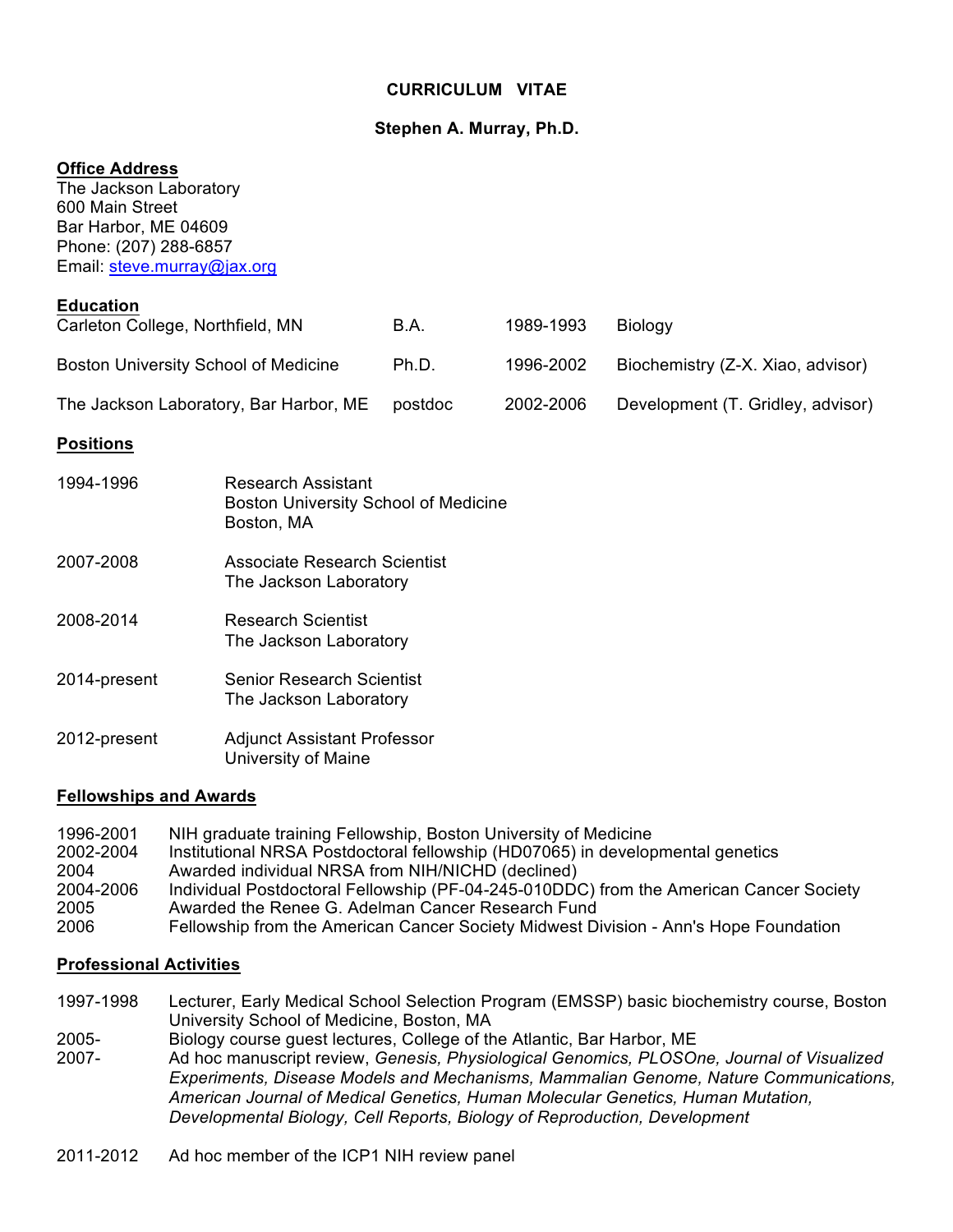2012 Reviewed for the NIDCR ZDE MH14 Special Emphasis Panel 2012-2014 Project Director and Faculty Advisor, Genetic Engineering Technology (Molecular Biology, Cell Biology and Microinjection services), The Jackson Laboratory 2013-2015 Ad hoc member of Comparative Medicine Special Emphasis Panel 2013-Present Editorial board, *Mammalian Genome* 2014-2020 Member, NIDCR Special Grants Review Committee (DSR) 2015-Present Faculty Partner, Genetic Engineering Technology, The Jackson Laboratory

## **Ongoing Research Support**

2 UM1 HG006332-06 Braun, **Murray**, Svenson (PI) 8/1/2016-7/31/2021 NIH/NHGRI The Jackson Laboratory Knockout Mouse Production and Phenotyping Project (JAX KOMP2) Renewal of the KOMP2 program. Role: **Principal Investigator**

5 U42 OD011185-05 **Murray**, Taft Jr (PI) 09/07/11-07/31/17 (NCE) NIH/OD

High Throughput Production and Cryopreservation of Knockout Mice-The objective of this project is to generate over 800 well-characterized knockout (KO) strains of mice over five years and deliver cohorts to the JAX KOMP2 Phenotyping Center.

## Role: **Principal Investigator**

2 R24 OD011190-05 **Murray**, Smith (PI) 09/09/11-05/31/19 NIH/OD

CRE Driver Strain Resources

The overall goal of this project is to develop and distribute comprehensive Cre strain resources and information to the scientific community.

#### Role: **Principal Investigator**

2 P30 CA034196-29 Liu (PI) 07/01/14-06/30/19 NIH/NCI

Cancer Center Support (Core) Grant – Cancer Models Development Resource The CMDR provides JAX Cancer Center (JAXCC) investigators access to existing cancer models and supports development of new mouse models tailored to specific cancer research questions of importance to the Cancer Center.

Role: **Co-Project Leader**

## **Completed Research Support**

3 U54 HG006332-03S1 Braun, Svenson (PI) 08/01/13-07/31/16 NIH/NHGRI

The Jackson Laboratory KOMP2 Phenotyping Center - Administrative Supplement: Embryo Phenotyping This proposal aims to expand the scope of the KOMP2 Program to include embryonic lethal phenotypes that are not only important for understand gene function, but are also key models of human birth defects. Role: **Co-Investigator**

5 R24 OD011190-03S1 **Murray**, Eppig (PI) 09/05/13-08/31/15 NIH/OD Cre Driver Strain Resources: EUCOMMTOOLS Supplement The goal of this supplemental project is to generate and characterize 10-15 new cre driver strains in collaboration with EUCOMMTOOLS Role: **Principal Investigator**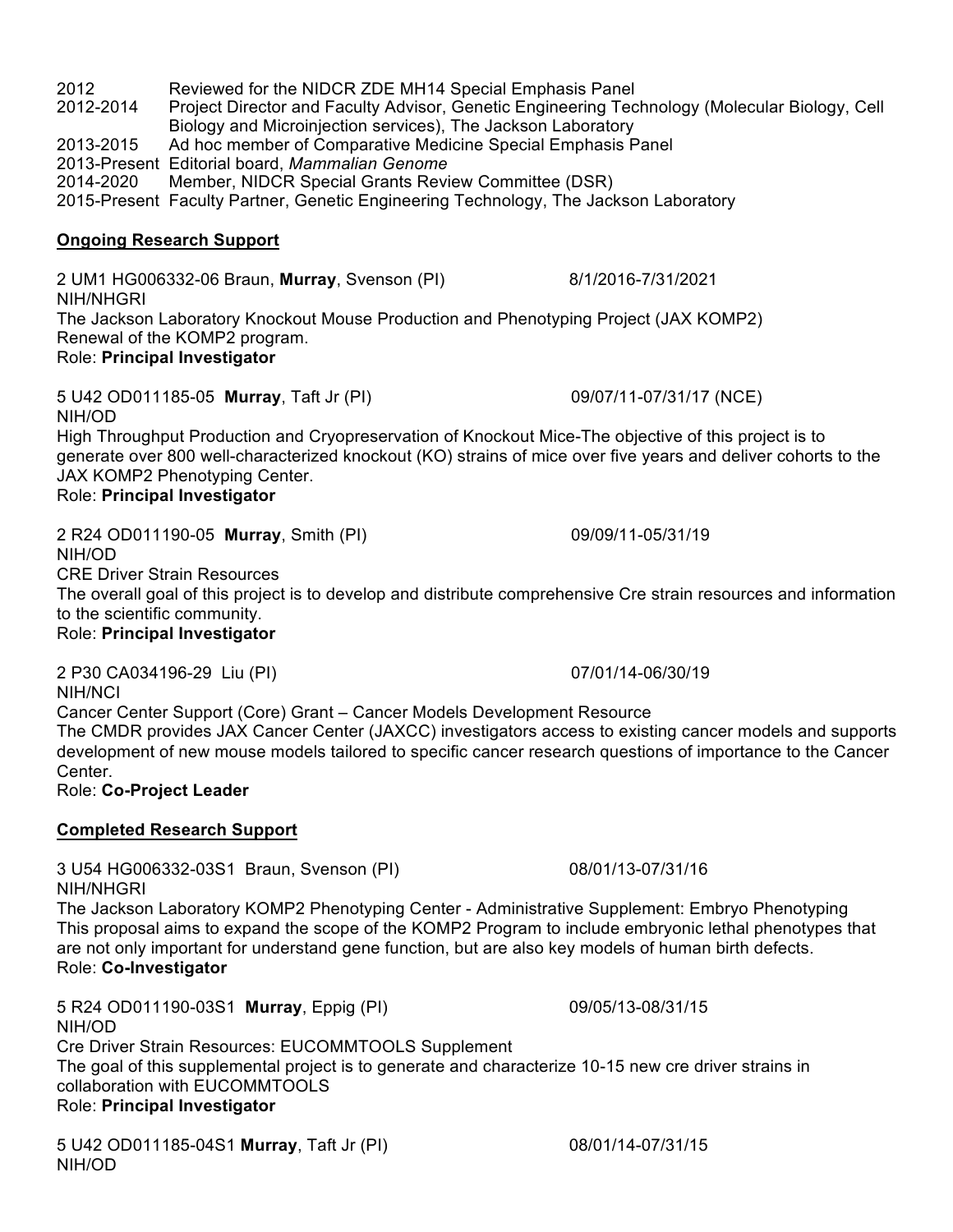High Throughput Production and Cryopreservation of Knockout Mice-Administrative Supplement. Develop technology and test feasibility of scaled production of knockout mice using CRISPR technology. Role: **Principle Investigator**

5 U01 DE020052-05 **Murray** (PI) 09/21/09-04/30/14 NIH/NIDCR

Technology Project: Genetic Tools and Resources for Orofacial Clefting Research The overall goal of this project is to facilitate orofacial clefting research by generating new mouse genetic tools and by providing a repository of mouse strains critical for clefting research community. Role: **Principal Investigator**

5 U01 DE020052-04S1 **Murray** (PI) 8/15/2012-04/30/2014 NIH/NIDCR

Technology Project: Genetic Tools and Resources for Orofacial Clefting Research The goal of this Competitive Revision is to identify, characterize and discover the causative gene(s) for spontaneous and induced models of craniofacial dysmorphology, and provide new models to the scientific community.

# Role: **Principal Investigator**

3 P30 CA034196-28S3 Liu (PI) 09/21/09-04/30/14 NIH/NCI

Cancer Center Support (Core) Grant - Cell Biology/Microinjection

This service provides resources and techniques to scientists at The Jackson Laboratory for their transgenic mouse and tissue culture experiments, particularly for embryonic stem cells. Role: **Project Leader**

5 R03 DE019451 **Murray** (PI) 8/15/2012-04/30/2014

NIH/NIDCR Genetic Characterization of a Novel Model of Cleft Palate

The overall goal of this project is to develop a novel ENU-induced mouse model of cleft palate. The two Aims of this project are to 1) To genetically map and identify the specific gene that underlies the clfp4 mutation and 2) To define the developmental defects in clfp4 mice.

Role: **Principal Investigator**

5 R21 RR026117 **Murray** (PI) 09/07/09-08/31/12 NIH/NCRR

Enhancing the Utility of Cre Driver Lines Through Expanded Characterization

This project seeks to improve the value of the JAX Cre Repository by performing comprehensive characterization of Cre strains. The Aims are to 1) To develop and validate an expanded set of standardized protocols for comprehensive and high-throughput characterization of Cre driver line functionality; and 2) To systematically characterize the functionality of a panel of Cre mouse lines and provide the data to the scientific community.

Role: **Principal Investigator**

# **Peer-Reviewed Publications**

- 1. Gacheru, S.N., Thomas, K.M., **Murray, S.A.**, Csiszar, K., Smith-Mungo, L.I., and Kagan, H.M. (1997). Transcriptional and post-transcriptional control of lysyl oxidase expression in vascular smooth muscle cells: effects of TGF-beta 1 and serum deprivation. *J Cell Biochem* 65, 395-407.
- 2. Gallo-Hendrikx, E., **Murray, S.A.**, Vonderhaar, B.K., and Xiao, Z.X. (2001). Vanadate disrupts mammary gland development in whole organ culture. *Dev Dyn* 222, 354-367.
- 3. You, H., Zheng, H., **Murray, S.A.**, Yu, Q., Uchida, T., Fan, D., and Xiao, Z.X. (2002). IGF-1 induces Pin1 expression in promoting cell cycle S-phase entry. *J Cell Biochem* 84, 211-216.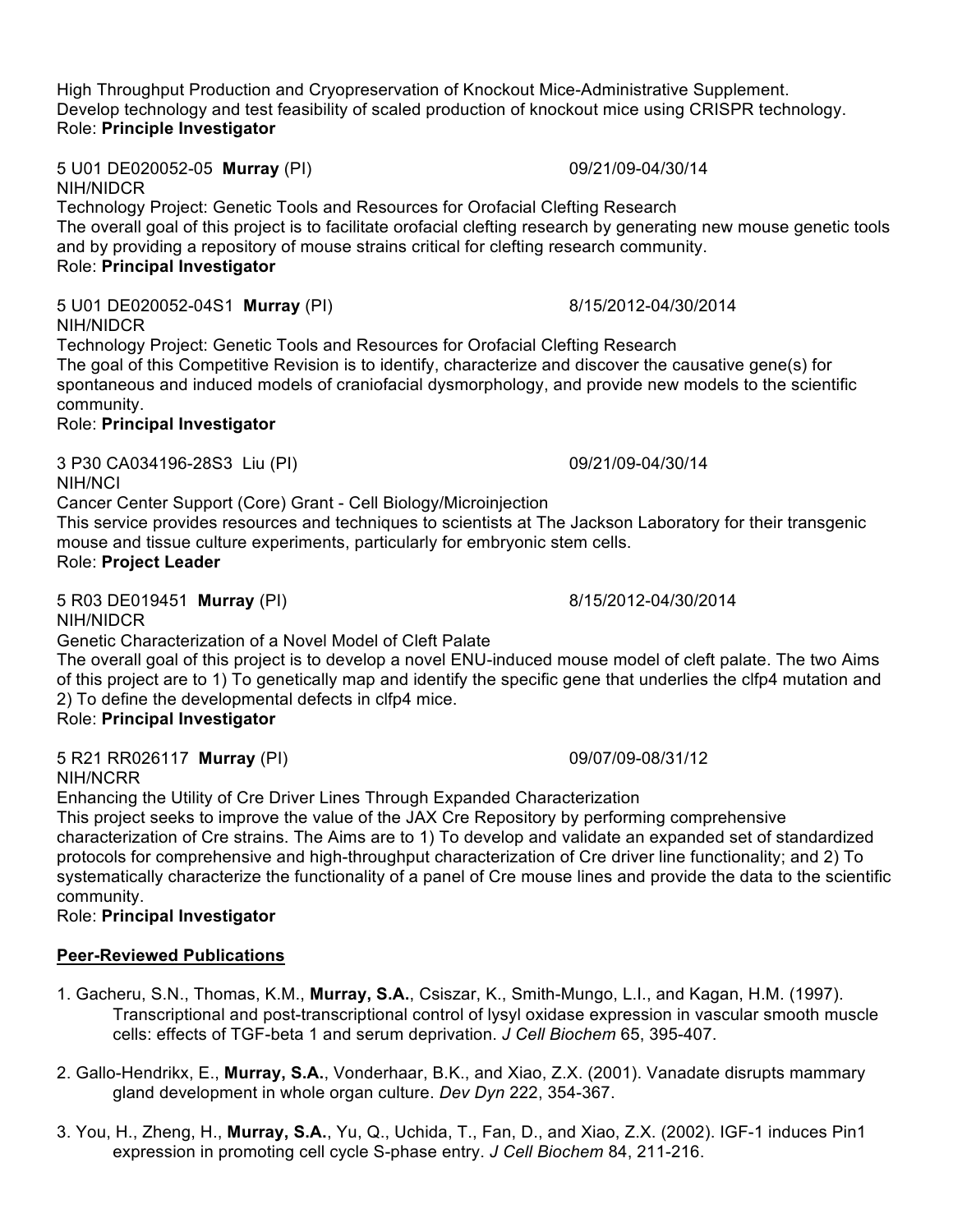- 4. Zheng, H., You, H., Zhou, X.Z., **Murray, S.A.**, Uchida, T., Wulf, G., Gu, L., Tang, X., Lu, K.P., and Xiao, Z.X. (2002). The prolyl isomerase Pin1 is a regulator of p53 in genotoxic response. *Nature* 419, 849-853.
- 5. Gu, L., Ying, H., Zheng, H., **Murray, S.A.**, and Xiao, Z.X. (2003). The MDM2 RING finger is required for cell cycle-dependent regulation of its protein expression. *FEBS Lett* 544, 218-222.
- 6. Gu, L., Zheng, H., **Murray, S.A.**, Ying, H., and Jim Xiao, Z.X. (2003). Deregulation of Cdc2 kinase induces caspase-3 activation and apoptosis. *Biochem Biophys Res Commun* 302, 384-391.
- 7. **Murray, S.A.**, Zheng, H., Gu, L., and Jim Xiao, Z.X. (2003). IGF-1 activates p21 to inhibit UV-induced cell death. *Oncogene* 22, 1703-1711.
- 8. Collin, G.B., Cyr, E., Bronson, R., Marshall, J.D., Gifford, E.J., Hicks, W., **Murray, S.A.**, Zheng, Q.Y., Smith, R.S., Nishina, P.M., and Naggert, J.K. (2005). Alms1-disrupted mice recapitulate human Alstrom syndrome. *Hum Mol Genet* 14, 2323-2333.
- 9. **Murray, S.A.**, Yang, S., Demicco, E., Ying, H., Sherr, D.H., Hafer, L.J., Rogers, A.E., Sonenshein, G.E., and Xiao, Z.X. (2005). Increased expression of MDM2, cyclin D1, and p27Kip1 in carcinogen-induced rat mammary tumors. *J Cell Biochem* 95, 875-884.
- 10. **Murray, S.A.**, Carver, E.A., and Gridley, T. (2006). Generation of a Snail1 (Snai1) conditional null allele. *Genesis* 44, 7-11.
- 11. **Murray, S.A.**, and Gridley, T. (2006). Snail1 gene function during early embryo patterning in mice. *Cell Cycle* 5, 2566-2570.
- 12. **Murray, S.A.**, and Gridley, T. (2006). Snail family genes are required for left-right asymmetry determination, but not neural crest formation, in mice. *Proc Natl Acad Sci U S A* 103, 10300-10304.
- 13. Howell, G.R., Shindo, M., **Murray, S.**, Gridley, T., Wilson, L.A., and Schimenti, J.C. (2007). Mutation of a ubiquitously expressed mouse transmembrane protein (Tapt1) causes specific skeletal homeotic transformations. *Genetics* 175, 699-707.
- 14. **Murray, S.A.**, Oram, K.F., and Gridley, T. (2007). Multiple functions of Snail family genes during palate development in mice. *Development* 134, 1789-1797.
- 15. Escriva, M., Peiro, S., Herranz, N., Villagrasa, P., Dave, N., Montserrat-Sentis, B., **Murray, S.A.**, Franci, C., Gridley, T., Virtanen, I., and Garcia de Herreros, A. (2008). Repression of PTEN phosphatase by Snail1 transcriptional factor during gamma radiation-induced apoptosis. *Mol Cell Biol* 28, 1528-1540.
- 16. **Murray, S.A.**, Morgan, J.L., Kane, C., Sharma, Y., Heffner, C.S., Lake, J., and Donahue, L.R. (2010). Mouse gestation length is genetically determined. *PLoS One* 5, e12418.
- 17. Varlakhanova, N.V., Cotterman, R.F., deVries, W.N., Morgan, J., Donahue, L.R., **Murray, S.**, Knowles, B.B., and Knoepfler, P.S. (2010). myc maintains embryonic stem cell pluripotency and self-renewal. *Differentiation* 80, 9-19.
- 18. Besnard, V., Wert, S.E., Ikegami, M., Xu, Y., Heffner, C., **Murray, S.A.**, Donahue, L.R., and Whitsett, J.A. (2011). Maternal synchronization of gestational length and lung maturation. *PLoS One* 6, e26682.
- 19. Fairfield, H., Gilbert, G.J., Barter, M., Corrigan, R.R., Curtain, M., Ding, Y., D'Ascenzo, M., Gerhardt, D.J., He, C., Huang, W., Richmond, T., Rowe, L., Probst, F.J., Bergstrom, D.E., **Murray, S.A.**, Bult, C., Richardson, J., Kile, B.T., Gut, I., Hager, J., Sigurdsson, S., Mauceli, E., Di Palma, F., Lindblad-Toh, K., Cunningham, M.L., Cox, T.C., Justice, M.J., Spector, M.S., Lowe, S.W., Albert, T., Donahue, L.R.,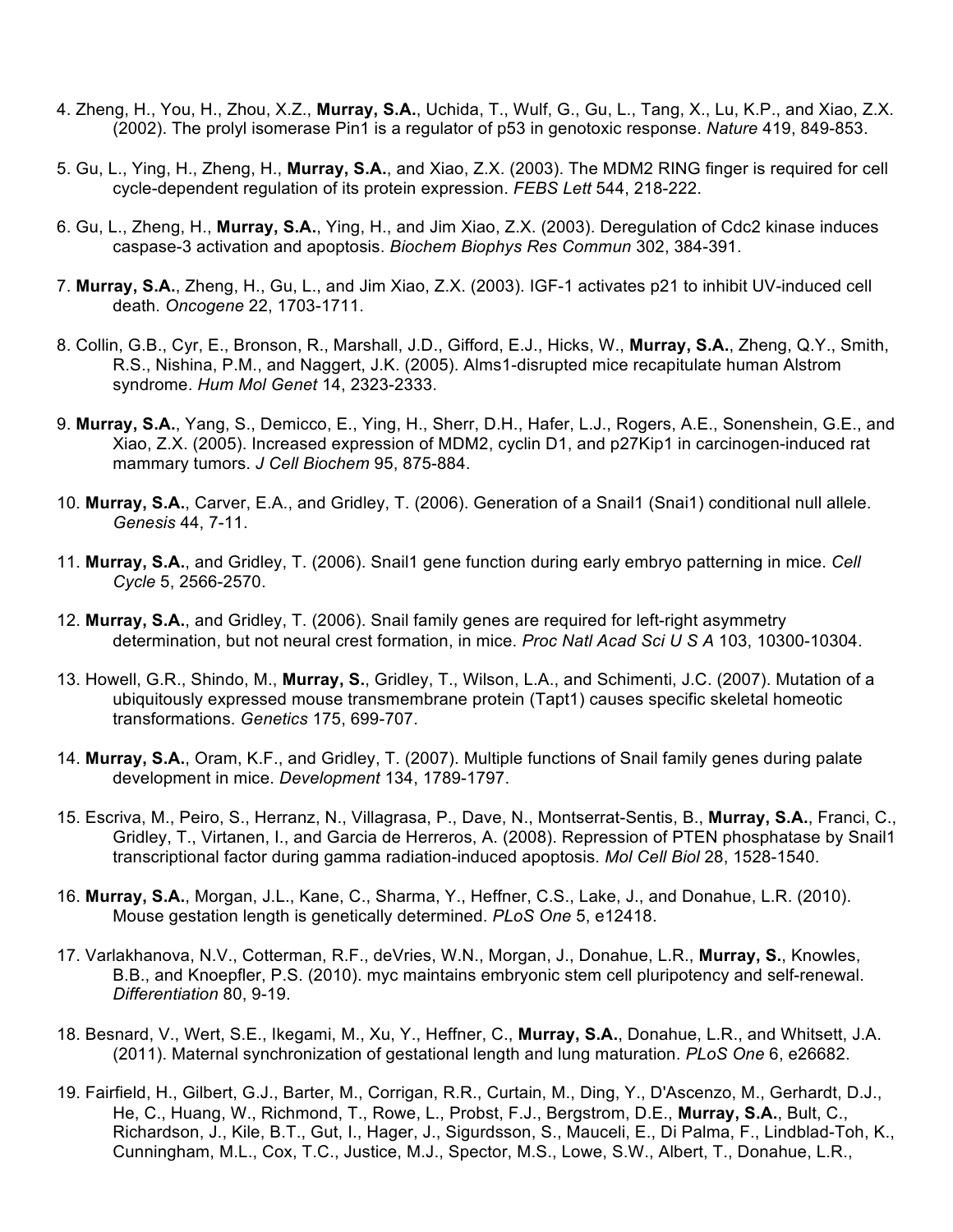Jeddeloh, J., Shendure, J., and Reinholdt, L.G. (2011). Mutation discovery in mice by whole exome sequencing. *Genome Biol* 12, R86.

- 20. Hochheiser, H., Aronow, B.J., Artinger, K., Beaty, T.H., Brinkley, J.F., Chai, Y., Clouthier, D., Cunningham, M.L., Dixon, M., Donahue, L.R., Fraser, S.E., Hallgrimsson, B., Iwata, J., Klein, O., Marazita, M.L., Murray, J.C., **Murray, S.**, de Villena, F.P., Postlethwait, J., Potter, S., Shapiro, L., Spritz, R., Visel, A., Weinberg, S.M., and Trainor, P.A. (2011). The FaceBase Consortium: a comprehensive program to facilitate craniofacial research. *Dev Biol* 355, 175-182.
- \*21. **Murray, S.A.** (2011). Mouse resources for craniofacial research. *Genesis* 49, 190-199.
- \*22. Heffner, C.S., Herbert Pratt, C., Babiuk, R.P., Sharma, Y., Rockwood, S.F., Donahue, L.R., Eppig, J.T., and **Murray, S.A.** (2012). Supporting conditional mouse mutagenesis with a comprehensive cre characterization resource. *Nat Commun* 3, 1218.
- \*23. **Murray, S.A.**, Eppig, J.T., Smedley, D., Simpson, E.M., and Rosenthal, N. (2012). Beyond knockouts: cre resources for conditional mutagenesis. *Mamm Genome* 23, 587-599.
- 24. Xu, Y., Wang, Y., Besnard, V., Ikegami, M., Wert, S.E., Heffner, C., **Murray, S.A.**, Donahue, L.R., and Whitsett, J.A. (2012). Transcriptional programs controlling perinatal lung maturation. *PLoS One* 7, e37046.
- 25. Adams, D., Baldock, R., Bhattacharya, S., Copp, A.J., Dickinson, M., Greene, N.D., Henkelman, M., Justice, M., Mohun, T., **Murray, S.A.**, Pauws, E., Raess, M., Rossant, J., Weaver, T., and West, D. (2013). Bloomsbury report on mouse embryo phenotyping: recommendations from the IMPC workshop on embryonic lethal screening. *Dis Model Mech* 6, 571-579.
- 26. Taft, R.A., Low, B.E., Byers, S.L., **Murray, S.A.**, Kutny, P., and Wiles, M.V. (2013). The perfect host: a mouse host embryo facilitating more efficient germ line transmission of genetically modified embryonic stem cells. *PLoS One* 8, e67826.
- 27. Hopkins, J., Hwang, G., Jacob, J., Sapp, N., Bedigian, R., Oka, K., Overbeek, P., **Murray, S.**, and Jordan, P.W. (2014). Meiosis-specific cohesin component, Stag3 is essential for maintaining centromere chromatid cohesion, and required for DNA repair and synapsis between homologous chromosomes. *PLoS Genet* 10, e1004413.
- \*28. Curtain, M., Heffner, C.S., Maddox, D.M., Gudis, P., Donahue, L.R., and **Murray, S.A.** (2015). A novel allele of Alx4 results in reduced Fgf10 expression and failure of eyelid fusion in mice. *Mamm Genome* 26, 173-180.
- \*29. Davisson, M.T., Cook, S.A., Akeson, E.C., Liu, D., Heffner, C., Gudis, P., Fairfield, H., and **Murray, S.A.** (2015). Kidney adysplasia and variable hydronephrosis, a new mutation affecting the odd-skipped related 1 gene in the mouse, causes variable defects in kidney development and hydronephrosis. *Am J Physiol Renal Physiol* 308, F1335-1342.
- 30. Fairfield, H., Srivastava, A., Ananda, G., Liu, R., Kircher, M., Lakshminarayana, A., Harris, B.S., Karst, S.Y., Dionne, L.A., Kane, C.C., Curtain, M., Berry, M.L., Ward-Bailey, P.F., Greenstein, I., Byers, C., Czechanski, A., Sharp, J., Palmer, K., Gudis, P., Martin, W., Tadenev, A., Bogdanik, L., Pratt, C.H., Chang, B., Schroeder, D.G., Cox, G.A., Cliften, P., Milbrandt, J., **Murray, S.**, Burgess, R., Bergstrom, D.E., Donahue, L.R., Hamamy, H., Masri, A., Santoni, F.A., Makrythanasis, P., Antonarakis, S.E., Shendure, J., and Reinholdt, L.G. (2015). Exome sequencing reveals pathogenic mutations in 91 strains of mice with Mendelian disorders. *Genome Res* 25, 948-957.
- 31. Guimier, A., Gabriel, G.C., Bajolle, F., Tsang, M., Liu, H., Noll, A., Schwartz, M., El Malti, R., Smith, L.D., Klena, N.T., Jimenez, G., Miller, N.A., Oufadem, M., Moreau de Bellaing, A., Yagi, H., Saunders, C.J.,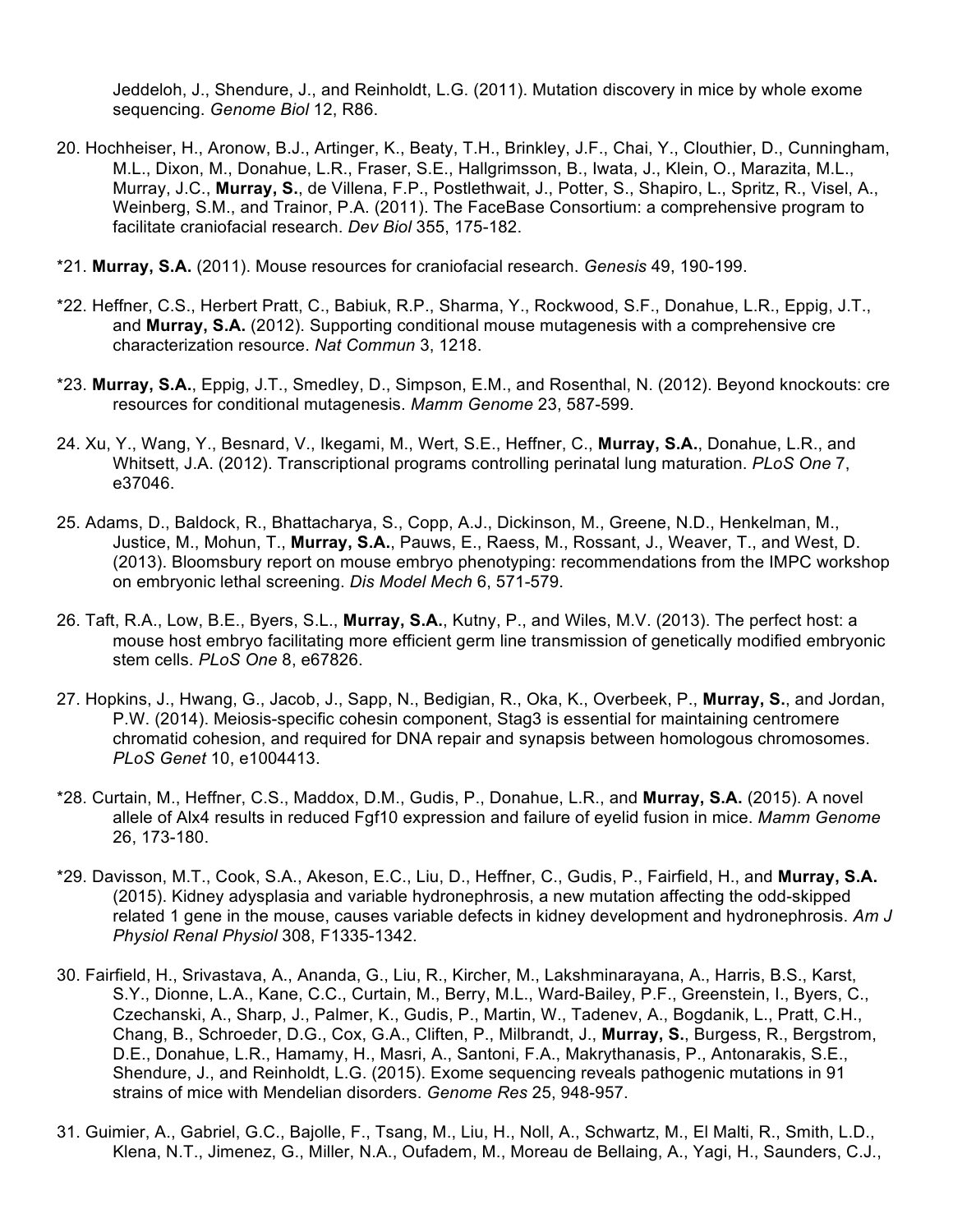Baker, C.N., Di Filippo, S., Peterson, K.A., Thiffault, I., Bole-Feysot, C., Cooley, L.D., Farrow, E.G., Masson, C., Schoen, P., Deleuze, J.F., Nitschke, P., Lyonnet, S., de Pontual, L., **Murray, S.A.**, Bonnet, D., Kingsmore, S.F., Amiel, J., Bouvagnet, P., Lo, C.W., and Gordon, C.T. (2015). MMP21 is mutated in human heterotaxy and is required for normal left-right asymmetry in vertebrates. *Nat Genet* 47, 1260- 1263.

- 32. Lloyd, K.C., Meehan, T., Beaudet, A., **Murray, S.**, Svenson, K., McKerlie, C., West, D., Morse, I., Parkinson, H., Brown, S., Mallon, A.M., and Moore, M. (2015). Precision medicine: Look to the mice. *Science* 349, 390.
- 33. Sundberg, J.P., Dadras, S.S., Silva, K.A., Kennedy, V.E., **Murray, S.A.**, Denegre, J.M., Schofield, P.N., King, L.E., Jr., Wiles, M.V., and Pratt, C.H. (2015). Excavating the Genome: Large-Scale Mutagenesis Screening for the Discovery of New Mouse Models. *J Investig Dermatol Symp Proc* 17, 27-29.
- \*34. Dickinson, M.E., Flenniken, A.M., Ji, X., Teboul, L., Wong, M.D., White, J.K., Meehan, T.F., Weninger, W.J., Westerberg, H., Adissu, H., Baker, C.N., Bower, L., Brown, J.M., Caddle, L.B., Chiani, F., Clary, D., Cleak, J., Daly, M.J., Denegre, J.M., Doe, B., Dolan, M.E., Edie, S.M., Fuchs, H., Gailus-Durner, V., Galli, A., Gambadoro, A., Gallegos, J., Guo, S., Horner, N.R., Hsu, C.W., Johnson, S.J., Kalaga, S., Keith, L.C., Lanoue, L., Lawson, T.N., Lek, M., Mark, M., Marschall, S., Mason, J., McElwee, M.L., Newbigging, S., Nutter, L.M., Peterson, K.A., Ramirez-Solis, R., Rowland, D.J., Ryder, E., Samocha, K.E., Seavitt, J.R., Selloum, M., Szoke-Kovacs, Z., Tamura, M., Trainor, A.G., Tudose, I., Wakana, S., Warren, J., Wendling, O., West, D.B., Wong, L., Yoshiki, A., International Mouse Phenotyping, C., Jackson, L., Infrastructure Nationale Phenomin, I.C.d.l.S., Charles River, L., Harwell, M.R.C., Toronto Centre for, P., Wellcome Trust Sanger, I., Center, R.B., MacArthur, D.G., Tocchini-Valentini, G.P., Gao, X., Flicek, P., Bradley, A., Skarnes, W.C., Justice, M.J., Parkinson, H.E., Moore, M., Wells, S., Braun, R.E., Svenson, K.L., de Angelis, M.H., Herault, Y., Mohun, T., Mallon, A.M., Henkelman, R.M., Brown, S.D., Adams, D.J., Lloyd, K.C., McKerlie, C., Beaudet, A.L., Bucan, M., and **Murray, S.A.** (2016). Highthroughput discovery of novel developmental phenotypes. *Nature* 537, 508-514.
- 35. Leduc, M.S., Niu, Z., Bi, W., Zhu, W., Miloslavskaya, I., Chiang, T., Streff, H., Seavitt, J.R., **Murray, S.A.**, Eng, C., Chan, A., Yang, Y., and Lalani, S.R. (2016). CRIPT exonic deletion and a novel missense mutation in a female with short stature, dysmorphic features, microcephaly, and pigmentary abnormalities. *Am J Med Genet A* 170, 2206-2211.
- \*36. Palmer, K., Fairfield, H., Borgeia, S., Curtain, M., Hassan, M.G., Dionne, L., Yong Karst, S., Coombs, H., Bronson, R.T., Reinholdt, L.G., Bergstrom, D.E., Donahue, L.R., Cox, T.C., and **Murray, S.A.** (2016). Discovery and characterization of spontaneous mouse models of craniofacial dysmorphology. *Dev Biol* 415, 216-227.
- 37. Samuelov, L., Li, Q., Bochner, R., Najor, N.A., Albrecht, L., Malchin, N., Goldsmith, T., Grafi-Cohen, M., Vodo, D., Fainberg, G., Meilik, B., Goldberg, I., Warshauer, E., Rogers, T., Edie, S., Ishida-Yamamoto, A., Burzenski, L., Erez, N., **Murray, S.A.**, Irvine, A.D., Shultz, L., Green, K.J., Uitto, J., Sprecher, E., and Sarig, O. (2016). SVEP1 plays a crucial role in epidermal differentiation. *Exp Dermatol.*
- \*38. Shaheen, R., Anazi, S., Ben-Omran, T., Seidahmed, M.Z., Caddle, L.B., Palmer, K., Ali, R., Alshidi, T., Hagos, S., Goodwin, L., Hashem, M., Wakil, S.M., Abouelhoda, M., Colak, D., **Murray, S.A.**, and Alkuraya, F.S. (2016). Mutations in SMG9, Encoding an Essential Component of Nonsense-Mediated Decay Machinery, Cause a Multiple Congenital Anomaly Syndrome in Humans and Mice. *Am J Hum Genet* 98, 643-652.
- 39. Ward, A., Hopkins, J., McKay, M., **Murray, S.**, and Jordan, P.W. (2016). Genetic Interactions Between the Meiosis-Specific Cohesin Components, STAG3, REC8, and RAD21L. *G3 (Bethesda)* 6, 1713-1724.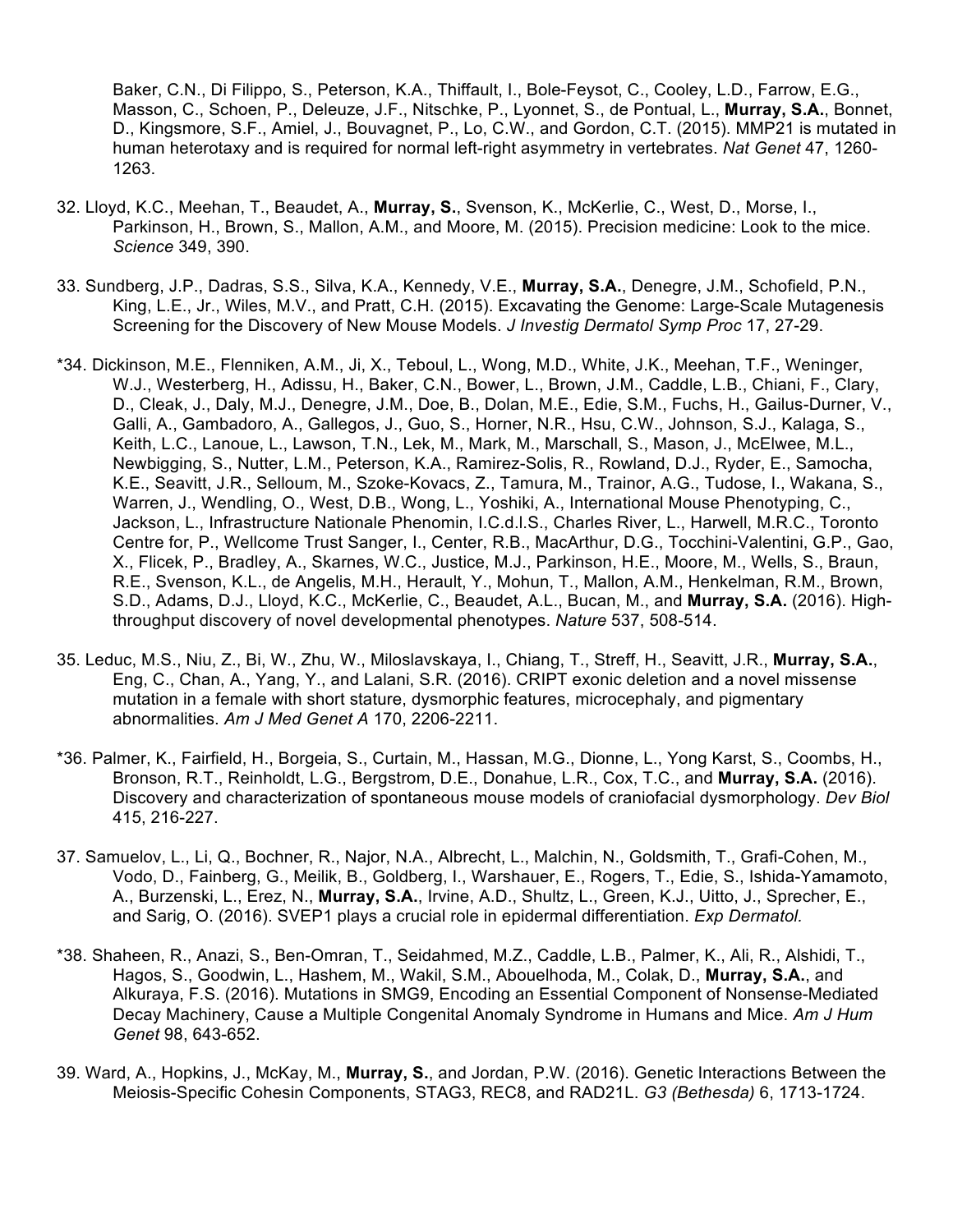- 40. Liu, E.T., Bolcun-Filas, E., Grass, D.S., Lutz, C., **Murray, S.**, Shultz, L., and Rosenthal, N. (2017). Of mice and CRISPR: The post-CRISPR future of the mouse as a model system for the human condition. *EMBO Rep* 18, 187-193.
- \*41. Peterson, K.A., Beane, G.L., Goodwin, L.O., Kutny, P.M., Reinholdt, L.G., and **Murray, S.A.** (2017). CRISPRtools: a flexible computational platform for performing CRISPR/Cas9 experiments in the mouse. *Mamm Genome*.
- 42. Snyder, E.M., McCarty, C., Mehalow, A., Svenson, K.L., **Murray, S.A.**, Korstanje, R., and Braun, R.E. (2017). APOBEC1 complementation factor (A1CF) is dispensable for C-to-U RNA editing in vivo. *RNA* 23, 457-465.
- \* Corresponding author

# **Invited and symposium platform presentations (since 2011)**

- 2011 Wadsworth Genetic Diseases in Children Conference, New York, NY (invited)
- 2011 North American Cystic Fibrosis Conference-Genetic Modifiers Workshop, Anaheim, CA (invited)<br>2011 20<sup>st</sup> Short Course on Experimental Models of Human Cancer, Bar Harbor, ME (invited instructor)
- 20<sup>st</sup> Short Course on Experimental Models of Human Cancer, Bar Harbor, ME (invited instructor)
- 2011 KOMP2 kickoff/IMPC meeting, Washington DC (invited)
- 2011 InfraCOMP/IMPC meeting, Munich Germany (invited)
- 2012 Mouse as an Instrument for Ear Research IV, Bar Harbor, ME (invited)
- 2012 21<sup>nd</sup> Short Course on Experimental Models of Human Cancer, Bar Harbor, ME (invited instructor)
- 2012 JAX-UCONN Symposium (invited)
- 2012 Gordon Research Conference-Craniofacial Morphogenesis, Ventura, CA (abstract selected)
- 2012 26<sup>th</sup> International Mammalian Genome Conference, St. Petersburg, FL (abstract selected)
- 2012 InfraCOMP/IMPC meeting on Embryonic Lethal Phenotyping, Bloomsbury, London, UK (co-organizer and speaker)
- 2012 KOMP2/IMPC joint annual meeting, Bethesda, MD (invited)
- 2013 KOMP2/IMPC joint annual meeting, Galveston, TX (invited)
- 2013 22<sup>rd</sup> Short Course on Experimental Models of Human Cancer, Bar Harbor, ME (invited instructor)
- 2013 NHLBI Animal models of lung disease workshop, Bethesda, MD (invited)
- 2013 IMPC Phenotyping Workshop, Toronto, ON (invited)
- 2013 EUCOMMTOOLS/IMPC meeting, Rome, IT (invited)
- 2014 Guest seminar, Maine Medical Research Institute, Scarborough, ME (invited)
- 2014 Guest seminar, JAX Genomic Medicine, Farmington, CT (invited)
- 2014 Transgenic Technology 2014, Edinburgh, UK (invited)
- 2014 28<sup>th</sup> International Mammalian Genome Conference, Bar Harbor, ME (abstract-selected)
- 2014 Tenth Comparative Medicine Resource Director's Meeting, Bethesda, MD (invited)
- 2014 Guest seminar, Seoul National University, Seoul RK
- 2014 IMPC meeting, Barcelona SP (invited)
- 2014 5<sup>th</sup> Biannual March of Dimes/Burroughs Wellcome Fund Preventing Prematurity Symposium (invited)
- 2015 Jackson Laboratory CRISPR/Cas9 workshop, Bar Harbor, ME (invited instructor)
- 2015 24<sup>rd</sup> Short Course on Experimental Models of Human Cancer, Bar Harbor, ME (invited instructor)
- 2015 IMPC meeting, Seoul RK (invited)
- 2016 Transgenic Technology 2016, Prague, CZ (invited session chair)
- 2016 Guest seminar, University of South Carolina, Columbia, SC (invited)
- 2016 IMPC meeting, Strasbourg FR (invited)
- 2016 Guest seminar, Regeneron Pharmaceuticals, Tarrytown, NY (invited)
- 2016 Workshop on Neurogenetic Tools: Using Mouse Models to Study Human Disease (invited instructor)
- 2016 The Allied Genetics Conference, Orlando FL (abstract selected)
- 2016 Eleventh Comparative Medicine Resource Director's Meeting, Bethesda, MD (invited)
- 2016 25<sup>th</sup> Short Course on Experimental Models of Human Cancer, Bar Harbor, ME (invited instructor)
- 2016 Jackson Laboratory CRISPR/Cas9 workshop, Bar Harbor, ME (invited instructor)
- 2016 Mouse as an Instrument for Ear Research VI, Bar Harbor, ME (invited)